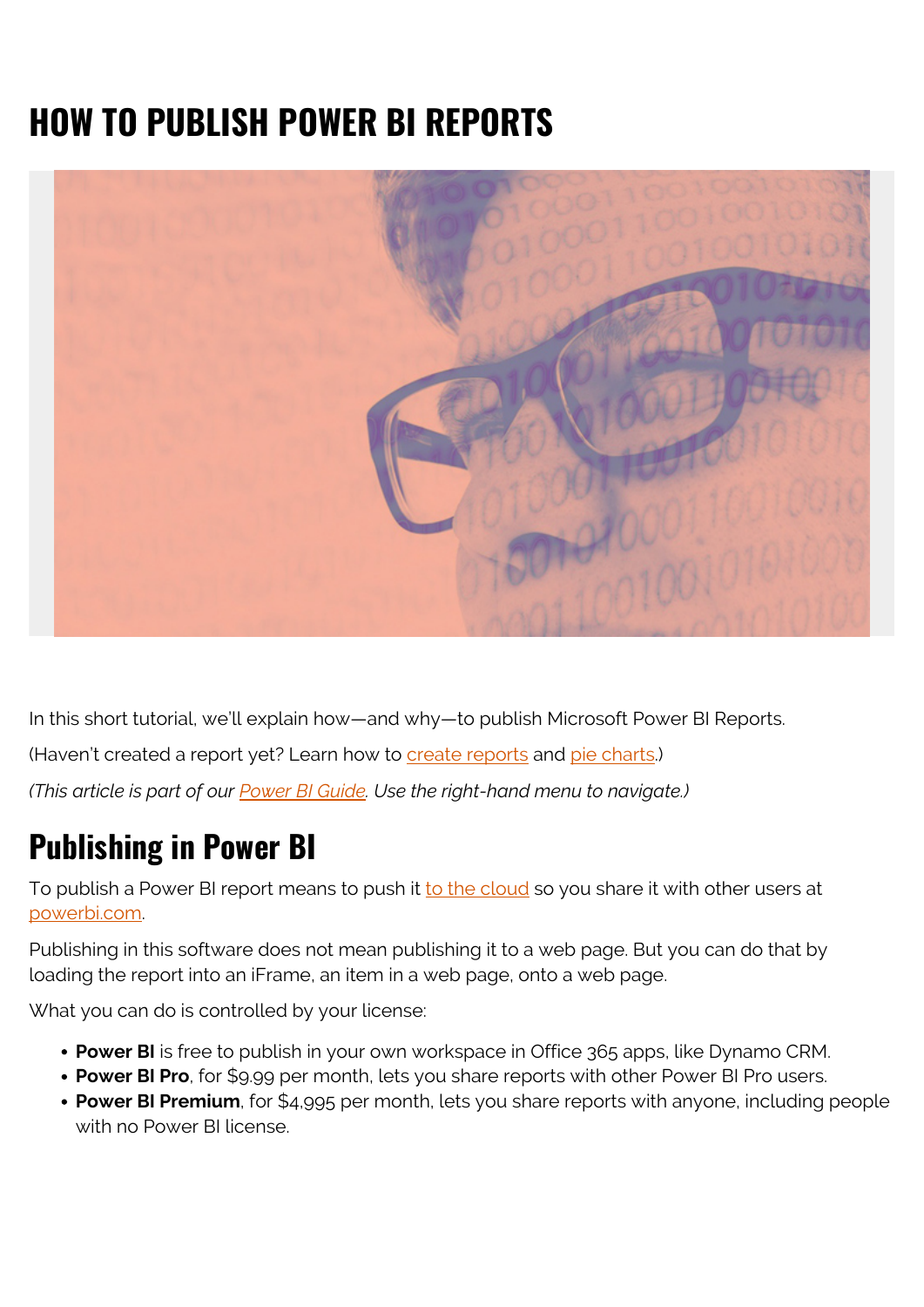## **Why you need to publish Power BI reports**

You use Power BI Desktop to create reports. That is done by a single person on a single computer. In order to share it with other people, and thus make it useful to someone else, you need to push it to the Power BI cloud.

Another reason (or, a kind of a limitation) is that you need to publish the report to see what it will look like to the end user, such as on:

- Desktop
- Tablet
- Phone

### **How to publish Power BI report**

You simply push the Publish button—it's as easy as that. Microsoft will prompt you to log in.



If you are using the free edition you can only publish it to the **My WorkSpace** workspace.

| Publish to Power BI       | b                |
|---------------------------|------------------|
| Select a destination<br>D |                  |
| My workspace              |                  |
|                           |                  |
|                           |                  |
|                           |                  |
|                           |                  |
|                           | Select<br>Cancel |

Here's what a sample report looks like: